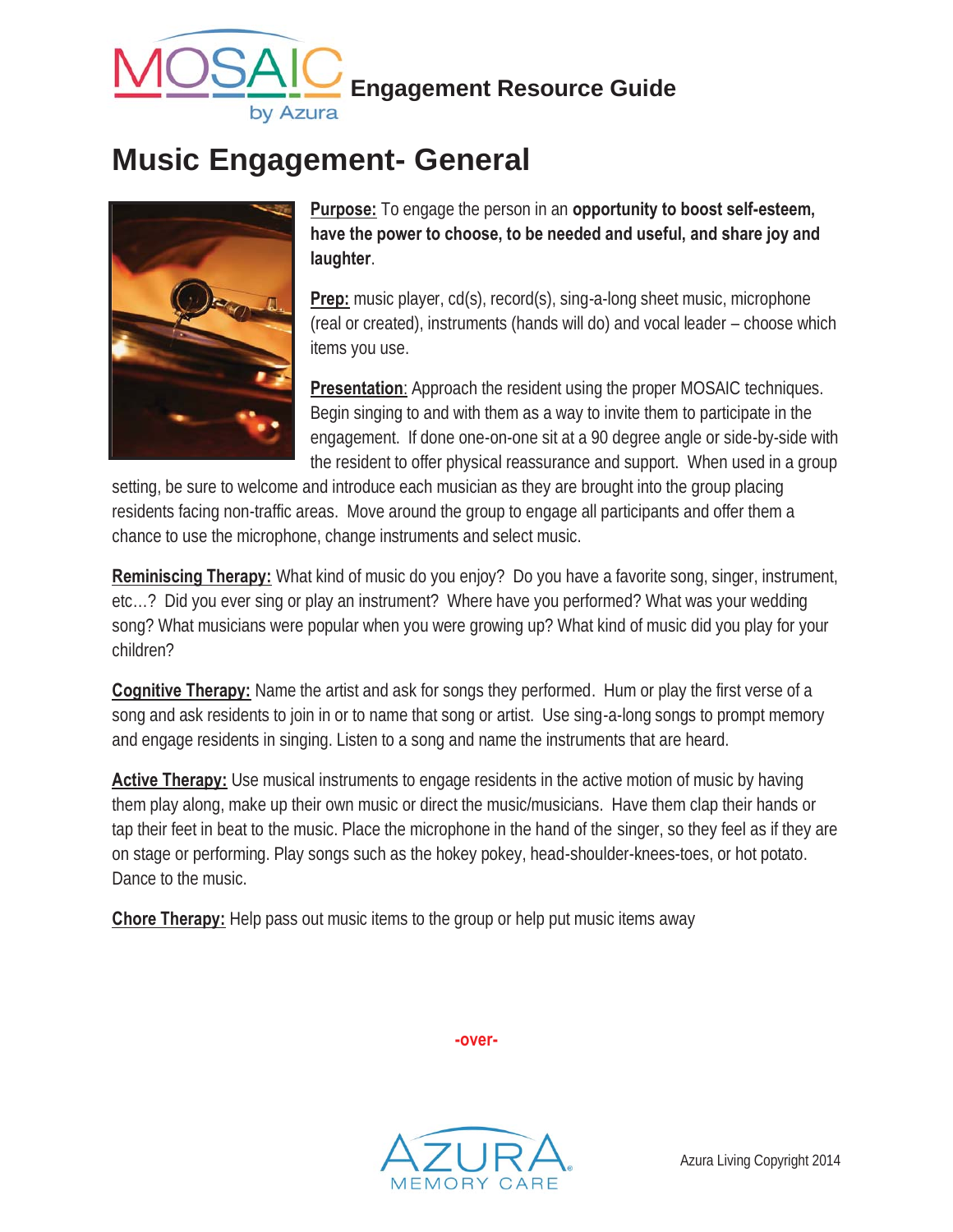

## **Music Engagement General, Continued:**

**Creative Therapy:** Create your own instruments shakers - using popcorn and plastic Easter eggs, cymbals – two aluminum pie tins, drum – empty plastic peanut butter jars or ice cream containers with lid, Kleenex box with rubber bands around it to make a guitar like instrument, or cups and spoons as a great rhythm instrument… and decorate the instruments using paint, markers, glitter, etc… Make up your own songs with rhythms and words. Use old CDs and/or records to create artwork, bowls, jewelry, ornaments and bird feeders or paint on them for wall art. Video tape the dancing and playing of the instruments to show to family and friends or show the residents.

**Other Items to Enhance Engagement:** Disco ball, fun hats, boas and scarves for dancing.

**Cleaning:** Clean surfaces such as tabletops or floors after an activity if spills occur or if dirty. Disinfect items involved in engagement with antibacterial wipes, hot water and soap, or by following manufacturers' instructions. Launder fabric materials. If making a craft, wash residents' hands with soap and water.

\_\_\_\_\_\_\_\_\_\_\_\_\_\_\_\_\_\_\_\_\_\_\_\_\_\_\_\_\_\_\_\_\_\_\_\_\_\_\_\_\_\_\_\_\_\_\_\_\_\_\_\_\_\_\_\_\_\_\_\_\_\_\_\_\_\_\_\_\_\_\_\_\_\_\_\_\_\_\_\_\_\_\_\_\_ \_\_\_\_\_\_\_\_\_\_\_\_\_\_\_\_\_\_\_\_\_\_\_\_\_\_\_\_\_\_\_\_\_\_\_\_\_\_\_\_\_\_\_\_\_\_\_\_\_\_\_\_\_\_\_\_\_\_\_\_\_\_\_\_\_\_\_\_\_\_\_\_\_\_\_\_\_\_\_\_\_\_\_\_\_ \_\_\_\_\_\_\_\_\_\_\_\_\_\_\_\_\_\_\_\_\_\_\_\_\_\_\_\_\_\_\_\_\_\_\_\_\_\_\_\_\_\_\_\_\_\_\_\_\_\_\_\_\_\_\_\_\_\_\_\_\_\_\_\_\_\_\_\_\_\_\_\_\_\_\_\_\_\_\_\_\_\_\_\_\_ \_\_\_\_\_\_\_\_\_\_\_\_\_\_\_\_\_\_\_\_\_\_\_\_\_\_\_\_\_\_\_\_\_\_\_\_\_\_\_\_\_\_\_\_\_\_\_\_\_\_\_\_\_\_\_\_\_\_\_\_\_\_\_\_\_\_\_\_\_\_\_\_\_\_\_\_\_\_\_\_\_\_\_\_\_ \_\_\_\_\_\_\_\_\_\_\_\_\_\_\_\_\_\_\_\_\_\_\_\_\_\_\_\_\_\_\_\_\_\_\_\_\_\_\_\_\_\_\_\_\_\_\_\_\_\_\_\_\_\_\_\_\_\_\_\_\_\_\_\_\_\_\_\_\_\_\_\_\_\_\_\_\_\_\_\_\_\_\_\_\_ \_\_\_\_\_\_\_\_\_\_\_\_\_\_\_\_\_\_\_\_\_\_\_\_\_\_\_\_\_\_\_\_\_\_\_\_\_\_\_\_\_\_\_\_\_\_\_\_\_\_\_\_\_\_\_\_\_\_\_\_\_\_\_\_\_\_\_\_\_\_\_\_\_\_\_\_\_\_\_\_\_\_\_\_\_ \_\_\_\_\_\_\_\_\_\_\_\_\_\_\_\_\_\_\_\_\_\_\_\_\_\_\_\_\_\_\_\_\_\_\_\_\_\_\_\_\_\_\_\_\_\_\_\_\_\_\_\_\_\_\_\_\_\_\_\_\_\_\_\_\_\_\_\_\_\_\_\_\_\_\_\_\_\_\_\_\_\_\_\_\_ \_\_\_\_\_\_\_\_\_\_\_\_\_\_\_\_\_\_\_\_\_\_\_\_\_\_\_\_\_\_\_\_\_\_\_\_\_\_\_\_\_\_\_\_\_\_\_\_\_\_\_\_\_\_\_\_\_\_\_\_\_\_\_\_\_\_\_\_\_\_\_\_\_\_\_\_\_\_\_\_\_\_\_\_\_ \_\_\_\_\_\_\_\_\_\_\_\_\_\_\_\_\_\_\_\_\_\_\_\_\_\_\_\_\_\_\_\_\_\_\_\_\_\_\_\_\_\_\_\_\_\_\_\_\_\_\_\_\_\_\_\_\_\_\_\_\_\_\_\_\_\_\_\_\_\_\_\_\_\_\_\_\_\_\_\_\_\_\_\_\_

**Other Ideas:**